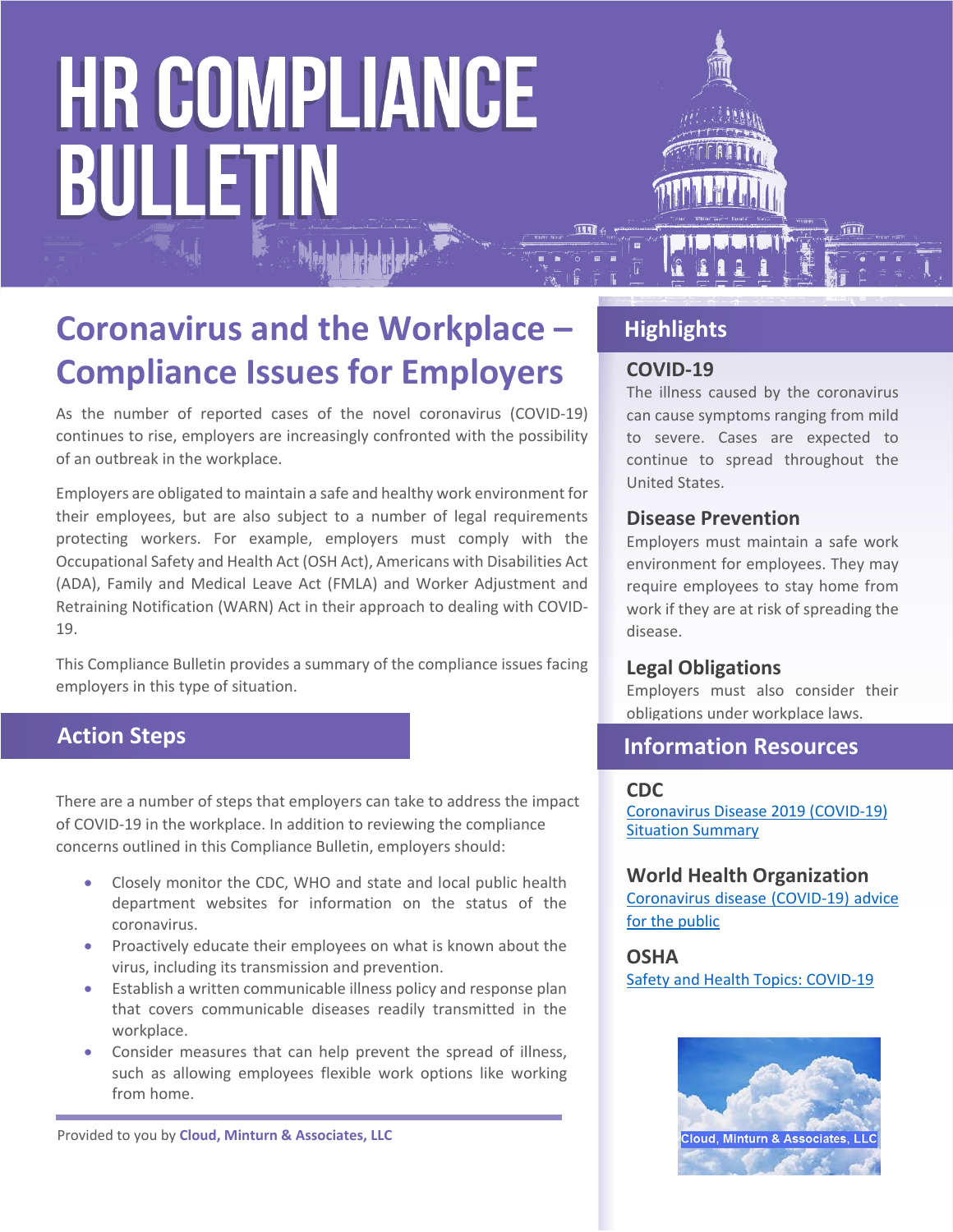

### **What is the Coronavirus?**

The 2019 novel coronavirus ("COVID-19" or "coronavirus") is caused by a member of the coronavirus family that is a close cousin to the SARS and MERS viruses that have caused outbreaks in the past. Symptoms of COVID-19 include fever, runny nose, cough and trouble breathing. Most people develop only mild symptoms. But some, usually people with other medical complications, develop more severe symptoms, including pneumonia, which can be fatal. The incubation period for COVID-19 is from two to 14 days.

Initially detected in Wuhan, China in late 2019, the first case of COVID-19 in the United States was reported on January 21, 2020. Since then, the disease has spread to more than 50 people within the continental United States, with CDC officials warning of further outbreaks.

#### **How is Coronavirus Spread?**

The available information about how the virus that causes COVID-19 spreads is largely based on what is known about similar coronaviruses. COVID-19 is a new disease and there is more to learn about its transmission, the severity of illness it causes, and to what extent it may spread in the United States.

According to the CDC, the virus is thought to spread mainly from person to person, between people who are in close contact with one another (within about six feet) or through respiratory droplets produced when an infected person coughs or sneezes. These droplets can land in the mouths or noses of people who are nearby, or possibly be inhaled into the lungs.

It may also be possible for a person to contract COVID-19 by touching a surface or object that has been contaminated with the virus and then touching his or her own mouth, nose, or eyes, but this is not thought to be the main way the virus spreads.

People are thought to be most contagious when they are most symptomatic. Some spread might be possible before people show symptoms, and there have been reports of this occurring, but this is not thought to be the main way the virus spreads.

#### **Disease Prevention in the Workplace**

Whenever a communicable disease outbreak is possible, employers may need to take precautions to keep the disease from spreading through the workplace. It is recommended that employers establish a written policy and response plan that covers communicable diseases readily transmitted in the workplace.

Employers can require employees to stay home from work if they have signs or symptoms of a communicable disease that poses a credible threat of transmission in the workplace, or if they have traveled to high-risk geographic areas, such as those with widespread or sustained community transmission of the illness. When possible, employers can consider allowing employees to work remotely. Employers may require employees to provide medical documentation that they can return to work.

Employers can consider canceling business travel to affected geographic areas and may request that employees notify them if they are traveling to these areas for personal reasons. Employees who travel to China should be informed that they may be quarantined or otherwise required to stay away from work until they can provide medical documentation that they are free of symptoms.

This Compliance Bulletin is not intended to be exhaustive nor should any discussion or opinions be construed as legal advice. Readers should contact legal counsel for legal advice. ©2020 Zywave, Inc. All rights reserved.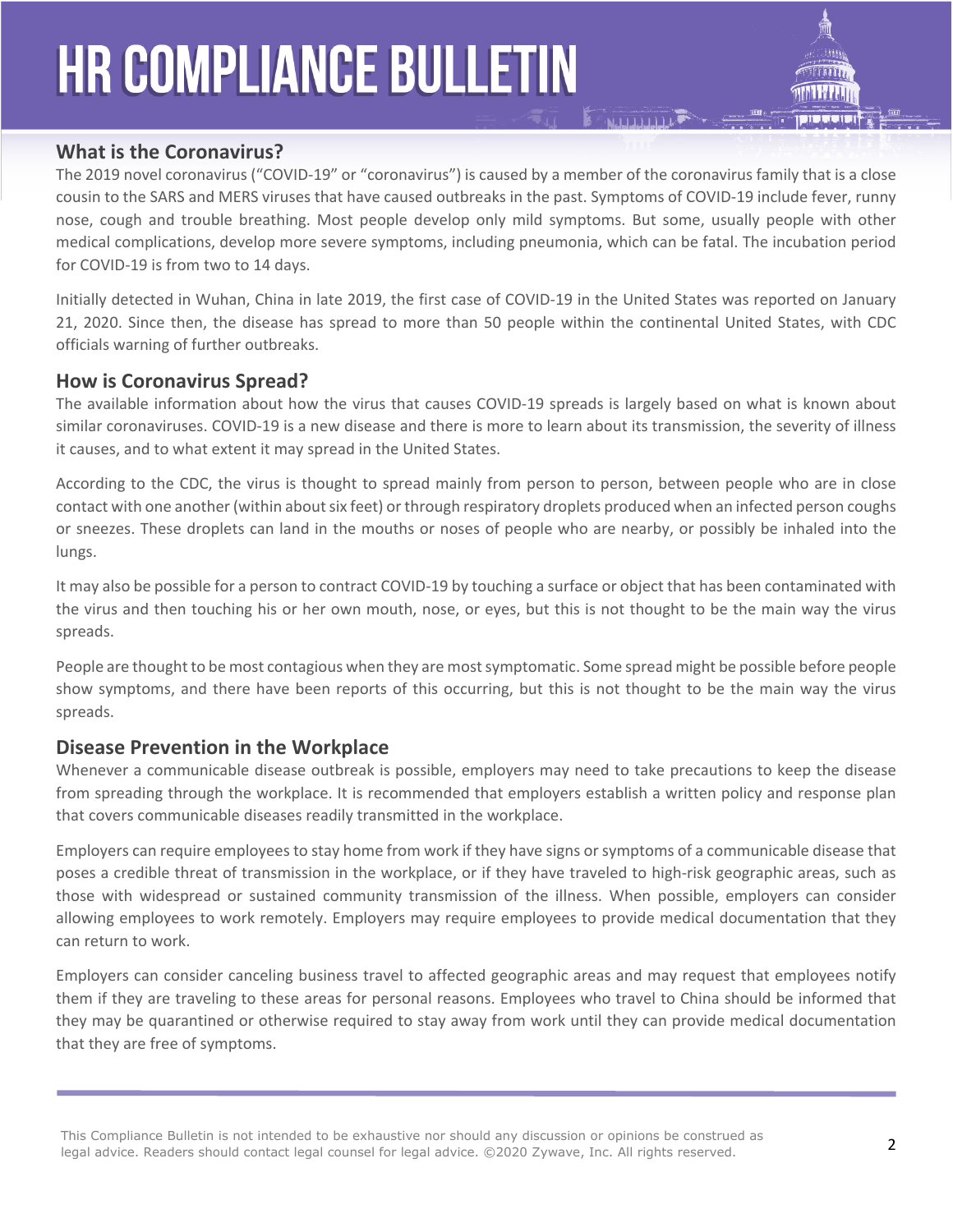There are several legal considerations that employers should keep in mind when implementing and administering a communicable illness policy. These considerations are addressed in the following sections.

# **Occupational Safety and Health Act of 1970**

Under the federal Occupational Safety and Health Act of 1970 (the OSH Act), employers have a general duty to provide employees with safe workplace conditions that are "free from recognized hazards that are causing or are likely to cause death or serious physical harm." Workers also have the right to receive information and training about workplace hazards, and to exercise their rights as employees without retaliation.

There is no specific Occupational Safety and Health Administration (OSHA) standard covering COVID-19. However, some OSHA requirements may apply to preventing occupational exposure to COVID-19. In addition to the General Duty clause, OSHA's Personal Protective Equipment (PPE) standards and Bloodborne Pathogens standard may apply to certain workplaces, such as those in the healthcare industry.

Employers should continue to monitor the development of COVID-19 and analyze whether employees could be at risk of exposure. It is also important for employers to consider what preventative measures they can take to maintain safety and protect their employees from potentially contracting COVID-19.

Also, OSHA requires many employers to record certain work-related injuries and illnesses on their OSHA Form 300 (OSHA Log of Work-Related Injuries and Illnesses). OSHA has determined that COVID-19 is a recordable illness when a worker is infected on the job. Establishments that are required to complete an OSHA 300 log should be sure to include all COVID-19 infections that are work related.

#### **The Americans with Disabilities Act**

The Americans with Disabilities Act ("ADA") protects applicants and employees from disability discrimination. It is relevant to COVID-19 because it prohibits employee disability-related inquiries or medical examinations unless:

- They are job related and consistent with business necessity; or
- The employer has a reasonable belief that the employee poses a direct threat to the health or safety of himor herself or others (i.e., a significant risk of substantial harm even with reasonable accommodation).

According to the Equal Employment Opportunity Commission (EEOC), whether a particular outbreak rises to the level of a "direct threat" depends on the severity of the illness. Employers are expected to make their best efforts to obtain public health advice that is contemporaneous and appropriate for their location, and to make reasonable assessments of conditions in their workplace based on this information. On March 19, 2020, the EEOC updated its existing publication, titled [Pandemic Preparedness in the Workplace and the ADA,](https://nam05.safelinks.protection.outlook.com/?url=https://lnks.gd/l/eyJhbGciOiJIUzI1NiJ9.eyJidWxsZXRpbl9saW5rX2lkIjoxMDIsInVyaSI6ImJwMjpjbGljayIsImJ1bGxldGluX2lkIjoiMjAyMDAzMTguMTg5MjM2OTEiLCJ1cmwiOiJodHRwczovL3d3dy5lZW9jLmdvdi9mYWN0cy9wYW5kZW1pY19mbHUuaHRtbD91dG1fY29udGVudD0mdXRtX21lZGl1bT1lbWFpbCZ1dG1fbmFtZT0mdXRtX3NvdXJjZT1nb3ZkZWxpdmVyeSZ1dG1fdGVybT0ifQ.8wEG4VmxV5OGUCa1CcQc9N2Dg4XlO2braMquOvPV0Ik/br/76270304526-l&data=02%7C01%7Ccarriemay.poniewaz@zywave.com%7C3c1fba480fa14ae0c17b08d7cb5956fc%7Cbd0c095f5d664273a20964796ae91974%7C0%7C1%7C637201456883243054&sdata=jBDRQgjkF5i1BBjIPjgfkj8JTJVz63izU7khHxq7GAM=&reserved=0) to reflect that the COVID-19 pandemic currently meets the direct threat standard. This means that sending an employee home who displays symptoms of COVID-19 would **not** violate the ADA's restrictions on disability-related actions.

Regardless of whether an employee has COVID-19 or its symptoms, the ADA requires that information about the employee's medical condition or history, obtained through disability-related inquiries or medical examination, be collected and maintained on separate forms and in separate medical files and treated as a confidential medical record. Therefore, employers should refrain from announcing to employees that a coworker is at risk of or actually has COVID-19. Instead, employers should focus on educating employees on best practices for illness prevention.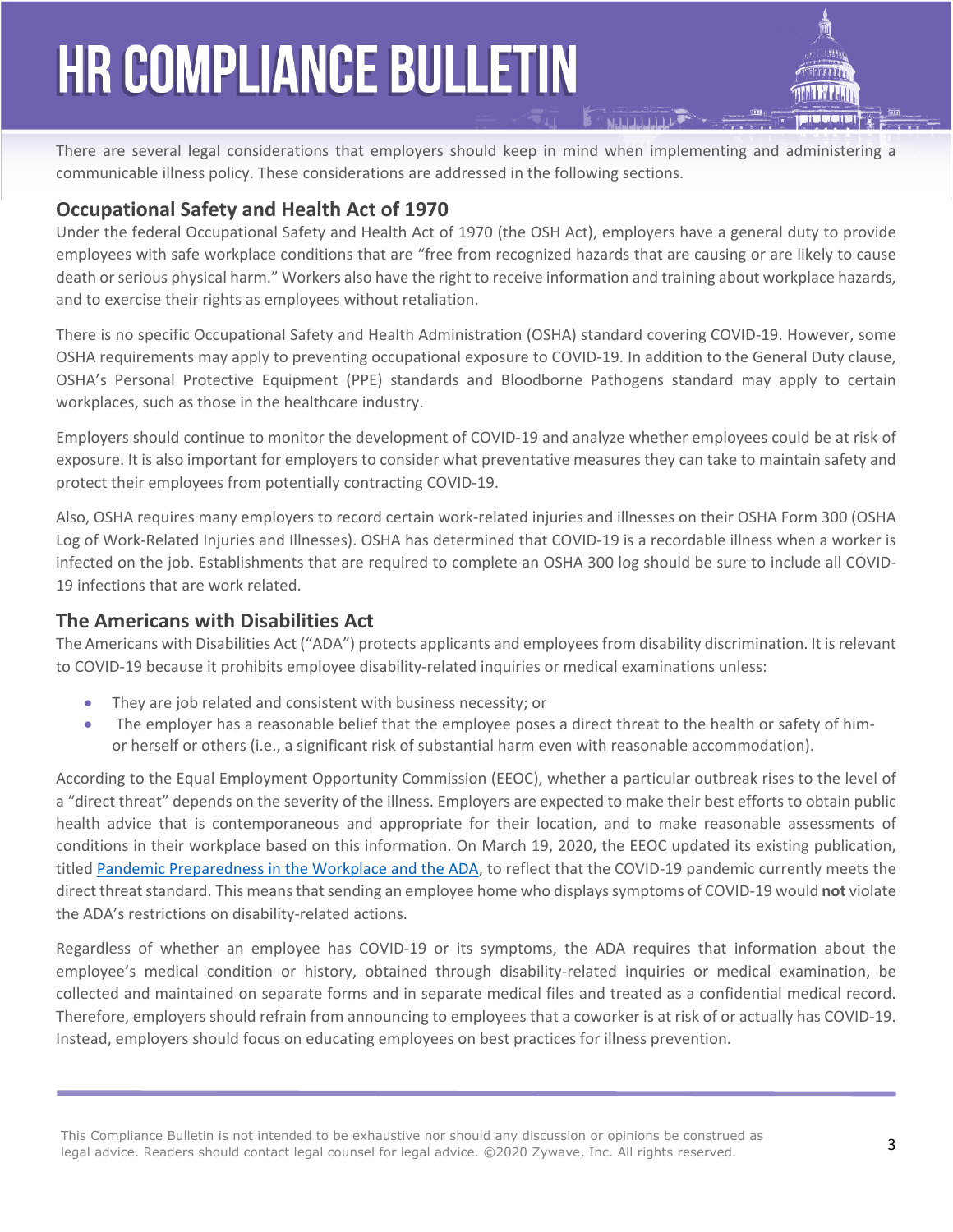Employers should also review the EEOC's answers to frequently asked questions [\(FAQs](https://www.eeoc.gov/eeoc/newsroom/wysk/wysk_ada_rehabilitaion_act_coronavirus.cfm)) about COVID-19 and the ADA for additional information.

# **Employee Leave Requirements**

If an employee, or an employee's family member, contracts COVID-19, the employee may be entitled to time off from work under federal or state leave laws. For example, an employee who is experiencing a serious health condition or who requires time to care for a family member with such a condition may be entitled to take leave under the Family and Medical Leave Act (FMLA). An illness like COVID-19 may qualify as a serious health condition under the FMLA if it involves inpatient care or continuing treatment by a health care provider. Employees may also be entitled to FMLA leave when taking time off for medical examinations to determine whether a serious health condition exists.

Many states and localities also have employee leave laws that could apply in a situation where the employee or family member contracts COVID-19. Some of these laws require employees to be given paid time off, while other laws require unpaid leave. Employers should become familiar with the laws in their jurisdiction to ensure that they are compliant.

Some employees may wish to stay home from work out of fear of becoming ill. Whether employers must accommodate these requests will depend on whether there is evidence that the employee may be at risk of contracting the disease. A refusal to work may violate an employer's attendance policy, but employers should consult with legal counsel prior to disciplining such an employee. However, if there is no reasonable basis to believe that the employee will be exposed to the illness at work, the employee may not have to be paid for any time that is missed.

## **Compensation and Benefits**

If employees miss work due to COVID-19, whether they are compensated for their time off will depend on the circumstances. As noted above, employees may be entitled to paid time off under certain state laws if they (or a family member) contract the illness. In other cases, non-exempt employees generally do not have to be paid for time they are not working. Exempt employees must be paid if they work for part of a workweek, but do not have to be paid if they are off work for the entire week. Note that special rules may apply to union employees, depending on the terms of their collective bargaining agreement.

Employees may be entitled to workers' compensation benefits if they contract the disease during the course of their employment. For example, employees in the healthcare industry may contract the disease from a patient who is ill. Whether an employee is eligible for other benefits, such as short-term disability benefits, will depend on the terms of the policy and the severity of the employee's illness.

## **Layoff and Furloughs**

As state and local governments continue imposing increasingly restrictive rules to help slow the spread of COVID-19, employers should be aware that the federal WARN Act may require them to provide written, advance notice of certain plant closings and mass layoffs. A WARN notice provides information about assistance available through the State Rapid Response Dislocated Worker Unit and allows transition time for affected workers to seek alternative jobs or enter skills training programs. In general, this requirement applies to businesses that:

 Have 100 or more full-time workers (not counting workers who have less than six months on the job and workers who work fewer than 20 hours per week) and plan to lay off at least 50 people at a single site of employment; or

This Compliance Bulletin is not intended to be exhaustive nor should any discussion or opinions be construed as legal advice. Readers should contact legal counsel for legal advice. ©2020 Zywave, Inc. All rights reserved.